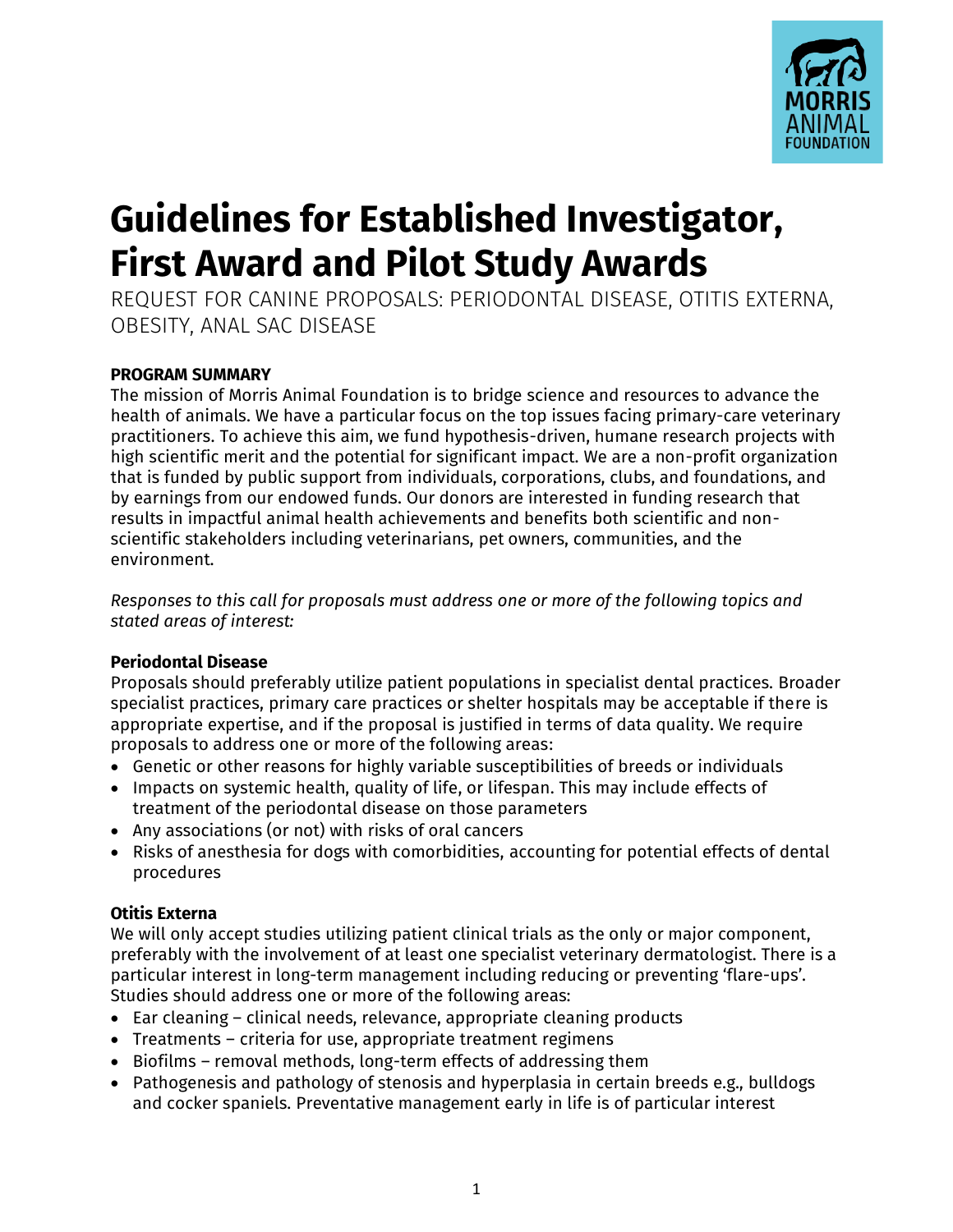

# **Obesity**

Proposals are preferred in which the obesity/overweight problem is addressed as existing within a system involving the interplay of multiple factors e.g., human-animal bond, owner behavior/attitudes/beliefs, and veterinarian-client relationships. Studies should address one or more of the following areas:

- Risk factors including genetics
- Methods of changing owner behavior, that could include feeding behaviors and 'drivers'
- Evidence of the outcomes of obesity on health and longevity utilizing large datasets

## **Anal Sac Disease** (excluding cancer)

- Influences of diet and/or exercise
- Genetic risk factors
- Better definition of relationships with comorbidities

\*\*Note that many of the following guidelines apply to all three categories of award. However, some instructions are award-type specific, and these instructions are in bold italic type. Please read all instructions carefully so that you can complete your application with reference to the correct eligibility and award criteria, budget maximum, project duration, and page limit for your award\*\*

#### *Award duration and budget limits:*

*The maximum duration of an Established Investigator Award is 36 months, and the total budget cannot exceed \$75,000 USD.*

*The maximum duration of a First Award is 24 months, and the total budget cannot exceed \$100,000 USD.*

*The maximum duration of a Pilot Award is 12 months, and the total budget cannot exceed \$10,000 USD.*

For awards that allow projects of more than one year, the applicant can allocate costs as appropriate. Costs do not have to be evenly spread across the lifetime of the project. Nor do applicants have to use the maximum award duration.

#### **MORRIS ANIMAL FOUNDATION POLICIES**

**Health Study Policy:** Projects must adhere to the [Foundation's Health Study Policy for](https://www.morrisanimalfoundation.org/sites/default/files/filesync/Health-Study-Policy.pdf)  [Animals](chrome-extension://efaidnbmnnnibpcajpcglclefindmkaj/viewer.html?pdfurl=https%3A%2F%2Fwww.morrisanimalfoundation.org%2Fsites%2Fdefault%2Ffiles%2Ffilesync%2FHealth-Study-Policy.pdf&clen=70644&chunk=true) Involved in research. Our preference is not to fund projects that include euthanasia of animals for research purposes, or that derive data and/or samples from such projects. Justification for such activities needs to be significant in terms of rejecting alternative approaches. Note that proposals recommended for funding by scientific reviewers are reviewed separately by animal welfare and ethics experts prior to funding.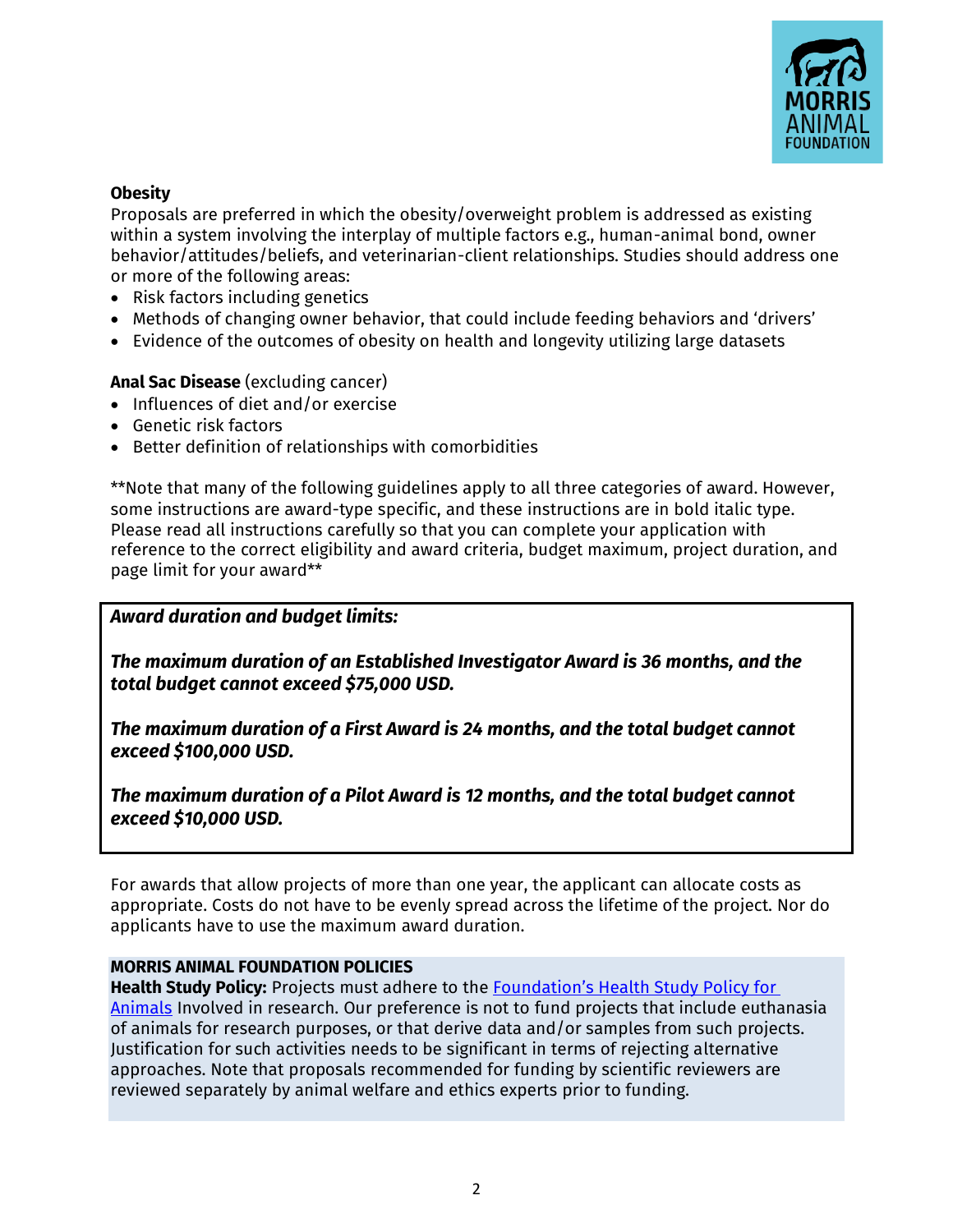

**Parachute science:** Projects that include international collaborations should address international scientific engagement and benefits and include a named principal investigator (PI) or co-investigator in the country where the research will occur. The Foundation endeavors to achieve impact through ethical pathways and with the clear intention of inclusivity, diversity, and the elimination of the practice of parachute/colonial science.

**COVID-19 pandemic-related planning:** Research plans must include mitigation strategies for operational risks posed by the ongoing COVID-19 pandemic. Alternative strategies for travel restrictions, pandemic related mandates, supply shortages, etc., should be included in the proposal.

**Environmental Policy:** Consideration should be given to reducing the detrimental effects of research projects on the environment. Travel requests should be limited and well justified with respect to the project objectives. We encourage means of transportation with the lowest possible carbon emissions.

**Grant Resubmission Policy:** Proposal resubmissions are not permitted without explicit written permission from the Foundation. An investigator who resubmits a proposal without permission may be barred from applying to future RFPs.

For questions about Morris Animal Foundation Policies, contact [grantapplications@morrisanimalfoundation.org.](mailto:grantapplications@morrisanimalfoundation.org)

#### **SPECIFIC AWARD CRITERIA:**

*ESTABLISHED INVESTIGATOR. Competitive applicants for this award will have a record of expertise demonstrated through peer-reviewed publication. Researchers with active grants (either Established Investigator or First Award) as the RFP opens are not eligible. Prior Morris Animal Foundation grants must be complete with final report approval before the RFP opening date.* 

*FIRST AWARD. First Award grants are designed to assist early career researchers in establishing a successful research program. The applicant must have completed a PhD and have a permanent position in a university, accredited zoo or conservation organization, or other non-academic equivalent. Individuals currently in a residency program are not eligible. Postdoctoral researchers should be completing their program and proposing research intended to be conducted in a permanent position. Applicants must not have received previous funding of more than \$25,000 for any single extramural award as a principal investigator. Please state this in your candidate letter of intent. Previous funding as a co-investigator is acceptable. This application requires supporting statements from one or more appropriately experienced mentors.*

*PILOT STUDY. Pilot Study Awards provide funding for proof-of-concept studies in animal health research.*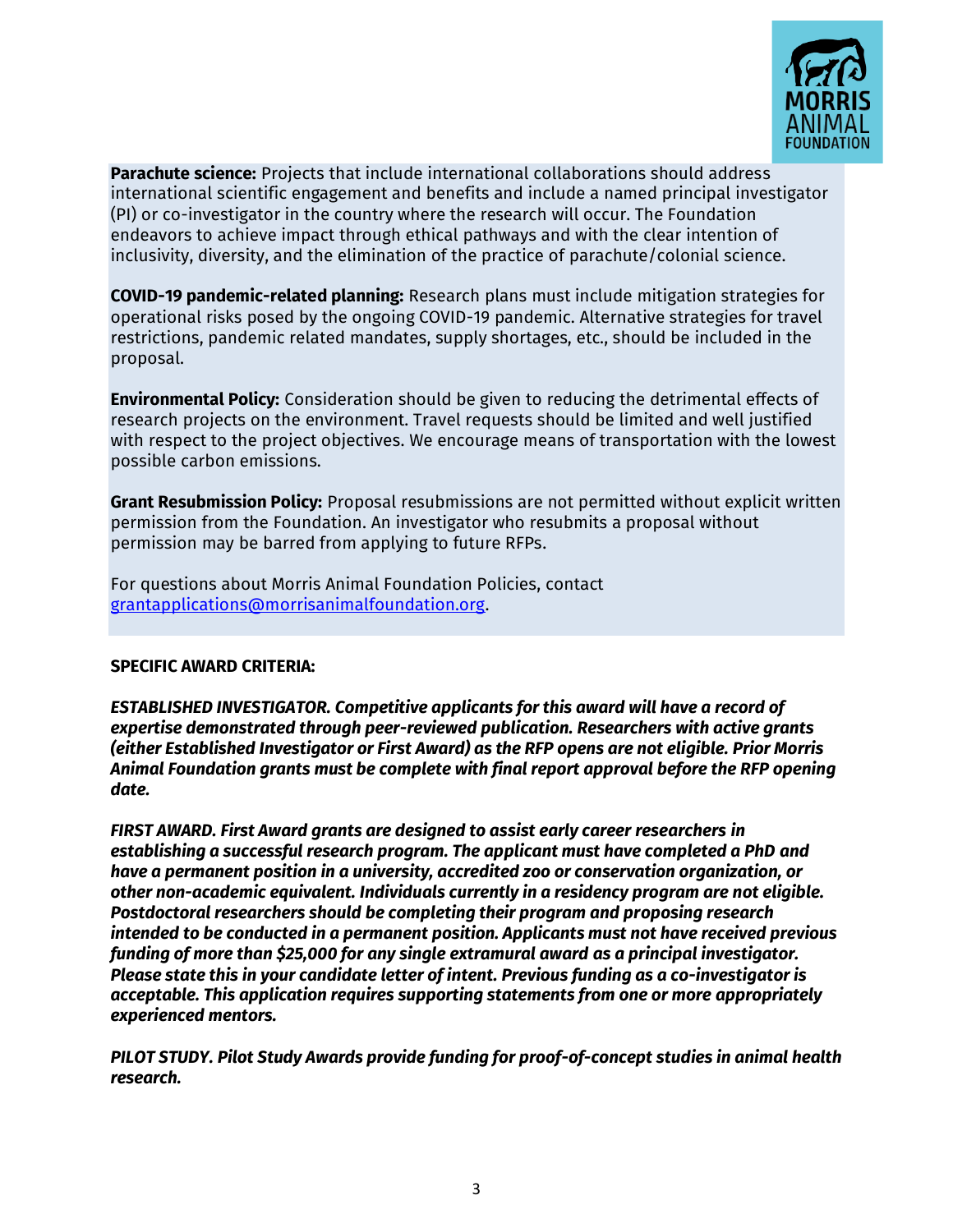

All applicants for all categories of award must convince the scientific and animal welfare reviewers that they clearly understand the health problem, have sufficient expertise to conduct the study, are using a scientifically sound approach, and have given appropriate consideration to the overall environmental impact of their research. A maximum of one application as PI/co-investigator in response to this RFP is permitted.

## **REVIEW PROCESS**

All proposals will undergo administrative and scientific review. Each proposal is assigned to two scientific reviewers and is ultimately scored by the Scientific Advisory Board (SAB) according to [this rubric.](https://www.morrisanimalfoundation.org/sites/default/files/filesync/Proposal-Scoring-Rubric.pdf) Projects recommended for funding are then screened by our Animal Welfare Advisory Board for adherence to our Health Study Policy for Animals [Involved](https://www.morrisanimalfoundation.org/sites/default/files/filesync/Health-Study-Policy.pdf) in [Research.](chrome-extension://efaidnbmnnnibpcajpcglclefindmkaj/viewer.html?pdfurl=https%3A%2F%2Fwww.morrisanimalfoundation.org%2Fsites%2Fdefault%2Ffiles%2Ffilesync%2FHealth-Study-Policy.pdf&clen=70644&chunk=true)

## **PROPOSAL FORMAT, GUIDELINES, AND SUBMISSION INSTRUCTIONS**

Carefully review and adhere to these proposal guidelines. Deviations from these guidelines may result in the rejection of your proposal.

# **American Institute of Biological Sciences (AIBS) submission instructions:**

Applications must be submitted through our portal at [https://morrisanimalfoundation.aibs](https://morrisanimalfoundation.aibs-scores.org/)[scores.org/.](https://morrisanimalfoundation.aibs-scores.org/) All applicants must register to use the portal; your username will be your email. The portal home page will list open grant calls and you can begin your submission.

#### **Important Submission Points:**

- The user submitting the proposal should be the Applicant/PI.
- Ensure that you do not lose any information save your work often (click "SAVE ALL ANSWERS") and for as many times as needed before submission
- Mistakes happen! If you discover a mistake after submitting your proposal, you can correct your work. You must "un-submit" then revalidate to finalize and resubmit.
- Give yourself time you may need technical assistance to complete your submission.
- Click "FINALIZE when ready to submit. At this point your application still needs institutional approval. Do not leave this until the last moment as your administrator needs to sign off electronically before the deadline.
- NOTE: If you "un-submit" your proposal after your authorized institutional approver has signed, the proposal will require re-authorization from the institution. Once the deadline passes, no further changes are possible.
- Your application must be received by *5:00 PM Eastern Time on the designated due date*.
- You will receive an email confirming approval. You also can check the status of your submission by logging onto the submission portal.

# **Submission Components:**

The application comprises six sections: Title, Questions, People, Attachments, Approval and Finalize. Each section must be completed. The main project proposal is completed in the attachments section - other sections are completed directly in the portal.

**I. Title** (max 200 characters).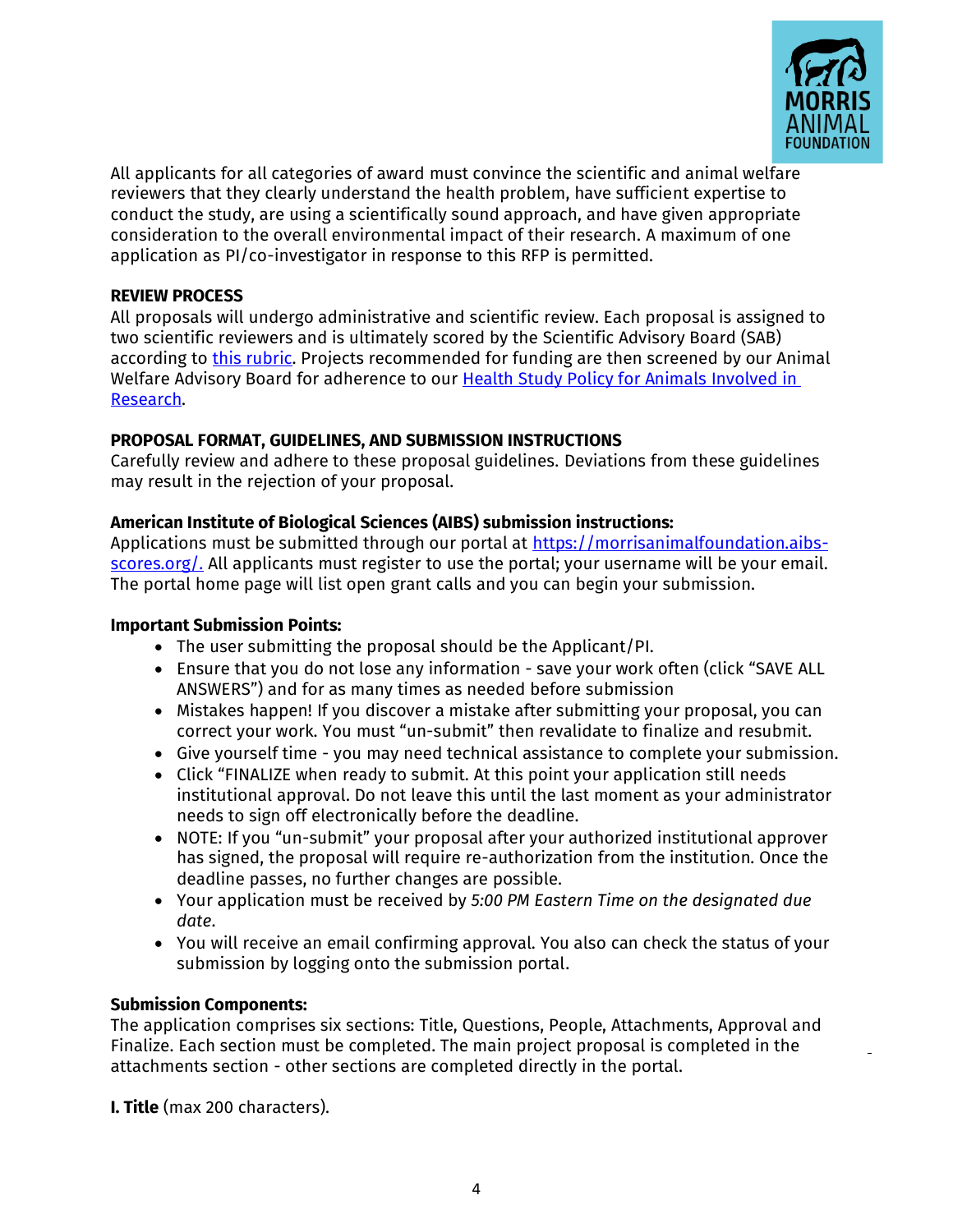

## **II. Questions**

This section collects basic information about your application. Note that the budget total is the total of direct and indirect costs. Both summaries have a 2,000-character limit but are aimed towards different potential audiences; the lay summary should not duplicate the technical summary. We may use your lay audience summary in communications with the public or with potential funders. Lay language should be used, and we require a Flesch Reading Ease Score of 50-70. Please click [here](https://www.readabilityformulas.com/free-readability-formula-tests.php) and paste in your lay language summary to verify the reading level. Click "SAVE ALL ANSWERS" at the bottom of this section to progress to part III.

## **III. People**

A "Person Record" is created for the PI, any other investigators, and your authorized institutional signer who is needed to submit your application. *For First Award applicants, person records for your mentor(s) and your Head of Department are also required.*

## **IV. Attachments**

For the attachments section make sure that you use the provided [template](https://www.morrisanimalfoundation.org/sites/default/files/filesync/AIBS-Proposal-Template.docx) to help you organize your submission. Do not remove any headers or sections. Indicate "not applicable" if a section or question does not apply. The order of the research proposal must follow the order in the [template.](https://www.morrisanimalfoundation.org/sites/default/files/filesync/AIBS-Proposal-Template.docx) Proposals should be single-spaced or greater, using no smaller than Times New Roman 11-point font with a minimum of ¾ inch margins. Technical terminology should be defined on first usage; acronyms and abbreviations may be used subsequently.

The [template \(.docx\)](https://www.morrisanimalfoundation.org/sites/default/files/filesync/AIBS-Proposal-Template.docx) is sub-divided into 12 parts (sections A-L) and must be converted to a PDF for submission. In part L indicate the letters of support that you will be adding (i.e., one letter from my head of department, two from collaborators etc.), convert these to PDF format and combine with the template PDF for upload as a single file.

- A. Study Proposal
- B. Resubmission Summary\*
- C. Sample Size Calculation
- D. Animal Involvement Justification
- E. Recombinant DNA/Biohazards/ Biosecurity Measures
- F. Facilities and Equipment
- G. Cited References
- H. Instructions for Budget. **The budget details are entered into a separate spreadsheet for upload**
- I. Budget Justification and Timeline
- J. Current and Pending Support
- K. Biographical Data
- L. Letters of Support

\*Resubmissions are by invitation only

# **A. Study Proposal**.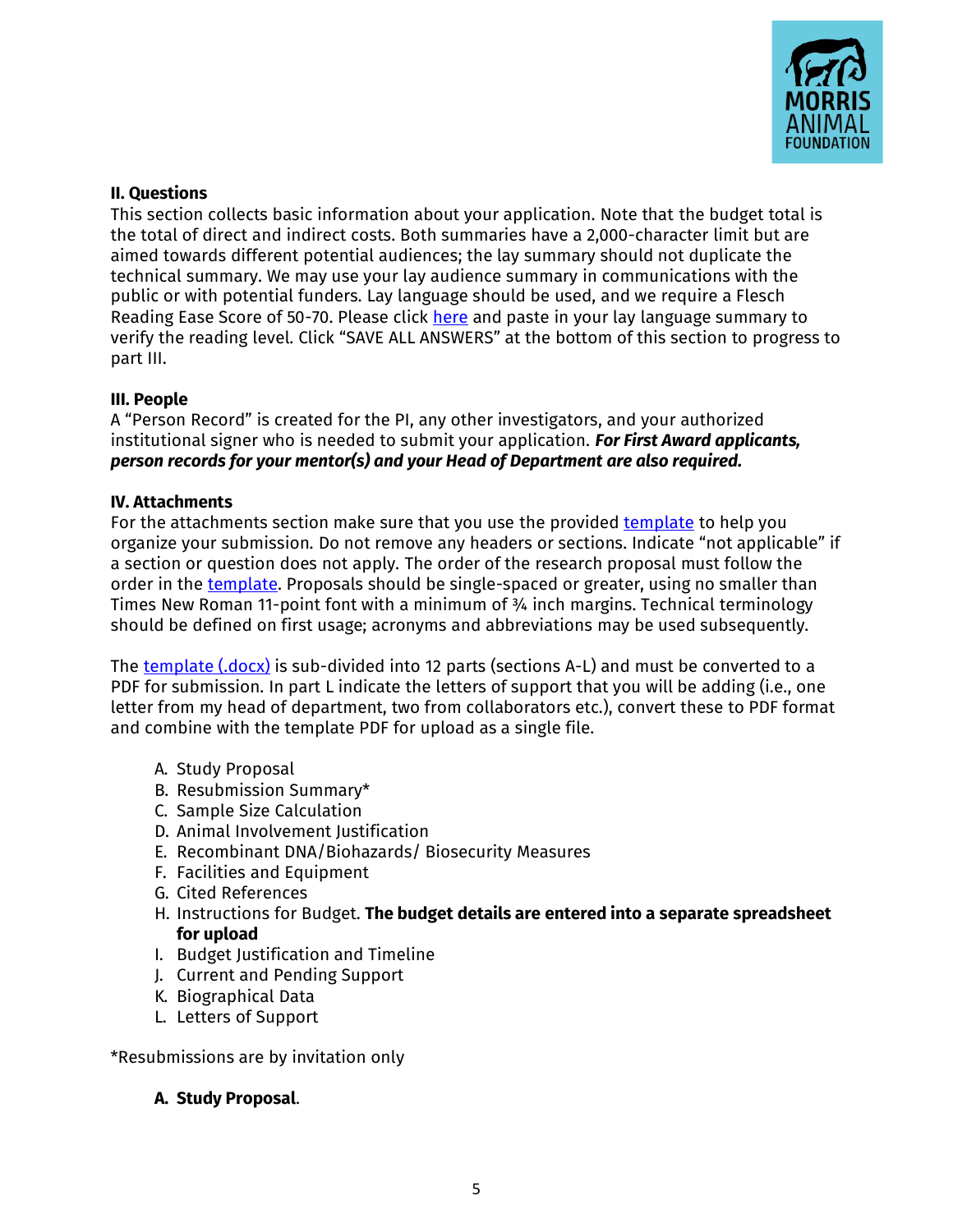

*For the Established Investigator and First Awards - the proposal has a 5-page limit, including figures and tables and the one-page animal health impact section.*

## *The Pilot Award proposal has a 3-page limit inclusive of figures and tables and a halfpage animal health impact section.*

Organize your proposal with the following sections:

- (i) **Hypothesis and Objectives**: Be precise and enumerate specific, testable hypotheses with realistic objectives to be achieved within the timeline and budget of the proposal.
- (ii) **Problem Description and Significance**: Include a brief literature summary and preliminary data (if applicable) that describes the current state of the problem and justifies the need for the proposed study/proof-of-concept study. If the PI is conducting research outside of their country of institutional affiliation, they must clearly stipulate how the information gained from their study will be used by stakeholder groups locally.

*Preliminary Data: "Established Investigator" and "First Award" applicants should succinctly describe any previous results by the investigator which support the proposed research. If this project is a continuation of a previous Morris Animal Foundation study, include grant ID number, title, and a brief summary of the final results. Preliminary data is not required for Pilot Studies but should be included if available and relevant.* 

- (iii) **Study Design and Methods**: Include the experimental design and methods for each objective. Data analysis methods must also be described.
- (iv) **Possible Risks and Mitigation Plans**: Identify and address any potential shortcomings of the design and methods, or potential operational challenges.
- (v) **Animal Health Impact** [\(See Example Here\)](https://www.morrisanimalfoundation.org/sites/default/files/filesync/Animal-Health-Impact-Statement-Example.pdf) (minimum 1 page): Impact is vitally important to our donor-supported organization. We may decline proposals where impact is incompletely addressed, particularly those lacking in impact beyond the scientific community. Scientifically robust studies in which non-academic and broader impact are integral to the study design will have the highest chance of success. Remember that the scoring rubric allocates a third of the points available to impact and engagement.

*Scientific impact, including impact beyond this research field. Key questions include:* 

- Why is this work integral to the welfare or longevity of dogs?
- Is this project likely to make a rapid contribution to solving a problem or addressing a key knowledge deficit that is obstructing progress?
- How likely is it that the findings will have an impact beyond the period of this award?
- Is there potential for wider impact e.g., for other scientific fields, animal populations,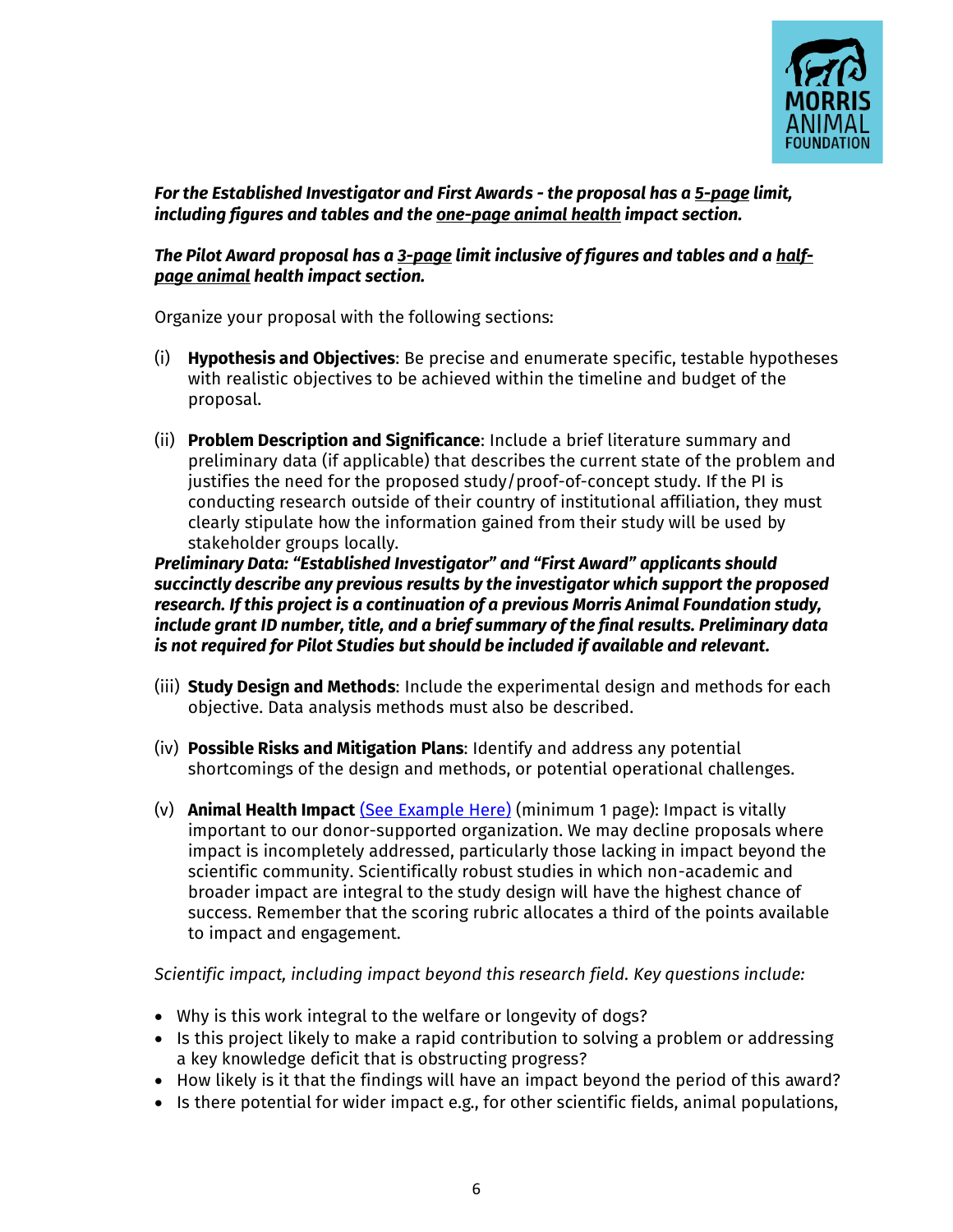

species, or geographic regions?

*Non-academic impact, including stakeholders and beneficiaries. Key questions include:* 

- Who might be interested and who might benefit from this project?
- What are the needs of these stakeholders and how were they identified?
- Will stakeholders be involved in project design, execution, preparation of training, and/or dissemination of results? Have any been included as applicants?
- If applicable, describe the extended impact this work (or subsequent work) may have on the environment, policy, human behavior, industry, economics, or public awareness.

*If applicable, have connections with policy makers been established? Outline your engagement activities and outputs plan (i.e., knowledge exchange activities). Engagement beyond academic/scientific communities will substantially strengthen your proposal. Key questions include:* 

- What time and effort will be committed to these activities? Please include in the budget and timeline below if appropriate (section I)
- Who do you propose to engage with and how? Include letters of support if applicable.
- How will the success of engagement activities be evaluated?
- What experience do the applicants have with non-academic engagement, and/or what training or other resources are available?

**B. Resubmission Summary** (3-page limit, excluding the original SAB review). Include a copy of the original SAB review of your proposal and your responses to reviewer comments. Answer questions thoroughly as your resubmission might be evaluated by different SAB reviewers to those who reviewed your original submission.

**C. Sample Size Calculation** (no page limit): use the Sample Size Form from the [proposal](https://www.morrisanimalfoundation.org/sites/default/files/filesync/AIBS-Proposal-Template.docx)  [template](https://www.morrisanimalfoundation.org/sites/default/files/filesync/AIBS-Proposal-Template.docx) as applicable.

**D. Animal Involvement Justification Form** (no page limit): fill this section from the [proposal template,](https://www.morrisanimalfoundation.org/sites/default/files/filesync/AIBS-Proposal-Template.docx) regardless of live animal involvement. This form is required.

**E. Recombinant DNA/Biohazards/ Biosecurity Measures** (no page limit): Applicants using recombinant DNA techniques must confirm that they have complied with National Institutes of Health guidelines and have approval from their institution's Biological Safety Committee to conduct the proposed research. Indicate any other potential biosafety concerns, including the use of radiation. Describe biosecurity measures that will be put in place to protect animals and people from transmissible disease and other biological agents.

**F. Facilities and Equipment** (1-page limit): describe facilities and equipment available to conduct the proposed research. Include resources available at the PI's institution and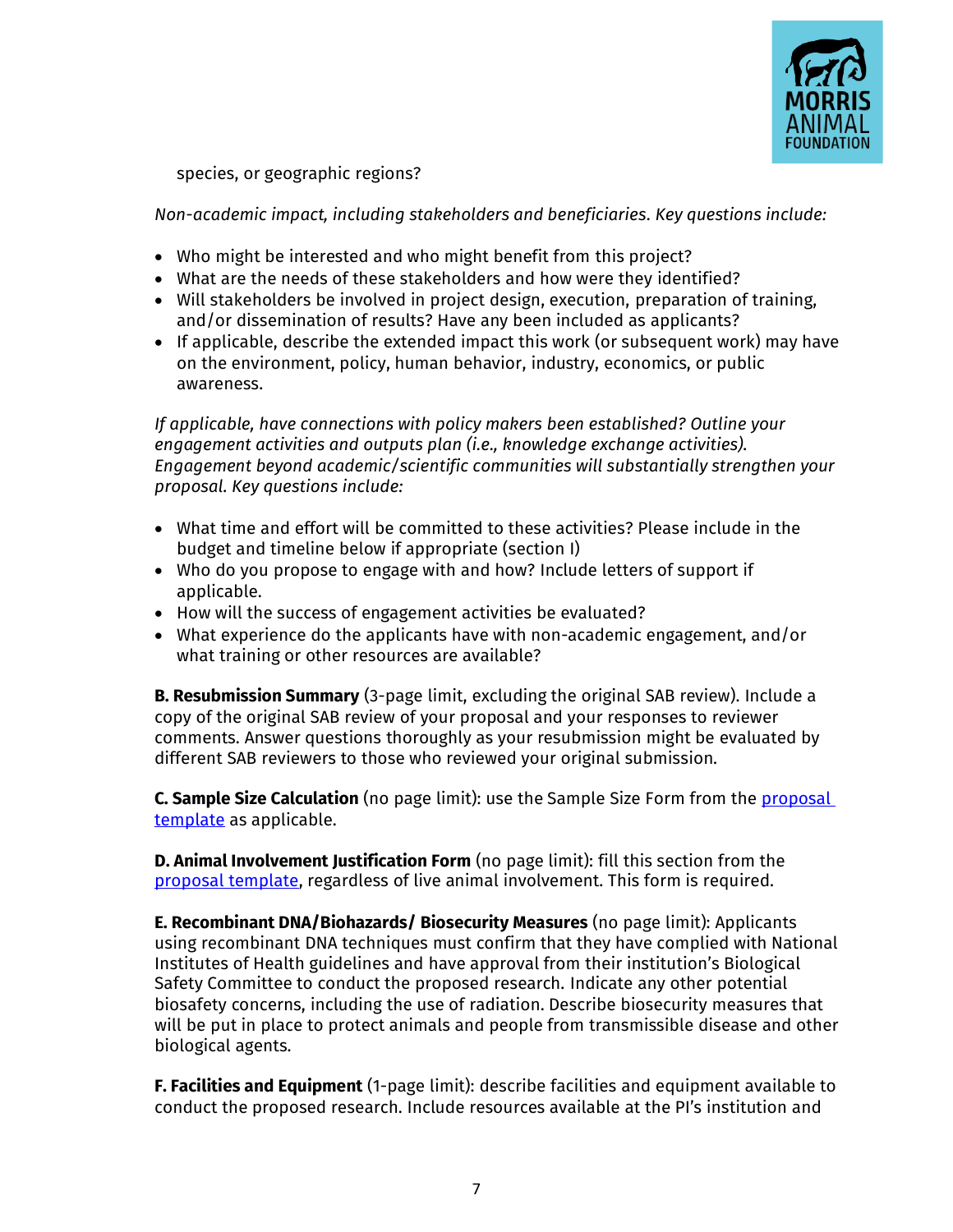

sub-contracted or fee-for-service resources needed to complete the research.

**G. Cited References** (*2-page limit for Established Investigator and First Award proposals. 1-page limit for Pilot Awards*): Include complete citations referenced numerically in the body of the proposal.

**H. Instructions for Budget** (1-page limit) This is uploaded separately from the main proposal. Use the provided budget Excel spreadsheet template. Do not exceed the budget limits and timescales described for each grant type on page 2 "Award duration and budget limits". The Foundation will allow a maximum of 8% indirect costs (if charged by your institution).

## **Budget Limitations:**

- Equipment: Requests for equipment purchases may not exceed \$5,000 for the lifetime of the project.
- Tuition: Morris Animal Foundation does not pay for tuition.
- Salary: Include salary for each person's time spent on the project as "% project appointment." Identify each person's project role. Also include the fringe benefit rate for each person to calculate total personnel costs. If salary will not be charged to the project (in kind contribution), list the % project appointment as "0%" on the budget form. If a contributor's salary is covered 100% by their employer, do not request salary support in the proposal.
	- $\circ$  Key Personnel: Salary requests for time spent on the project must be clearly defined and include % appointment and other current salary support. As we are an international funder, we expect the nature of these positions to be clearly described to aid review.
	- o Technicians, Residents, Fellows, and Students: Salary requests are permitted but must be clearly defined and include % time commitment.

*\*Please note: No more than 10% of a postdoctoral salary should be included and should be clearly justified, e.g., for training of students, or the performance of highly technical components of the study.*

*\*Postdoctoral fellows applying to our Fellowship Program later this year are required to have an independent project and may not apply using the same proposal submitted to this Established Investigator, First Award, or Pilot Grant RFP.*

• **Travel:** Requests for travel to scientific meetings must be well-justified in terms of environmental and scientific impact and should not exceed \$2,000. Travel needed to complete research objectives should be budgeted separately. Travel must be essential; resources or activities that provide alternatives are preferred. Possible ongoing disruptions to travel due to COVID-19 should also be considered. For international project teams, activities should be conducted wherever possible by teams and/or collaborators already in-country.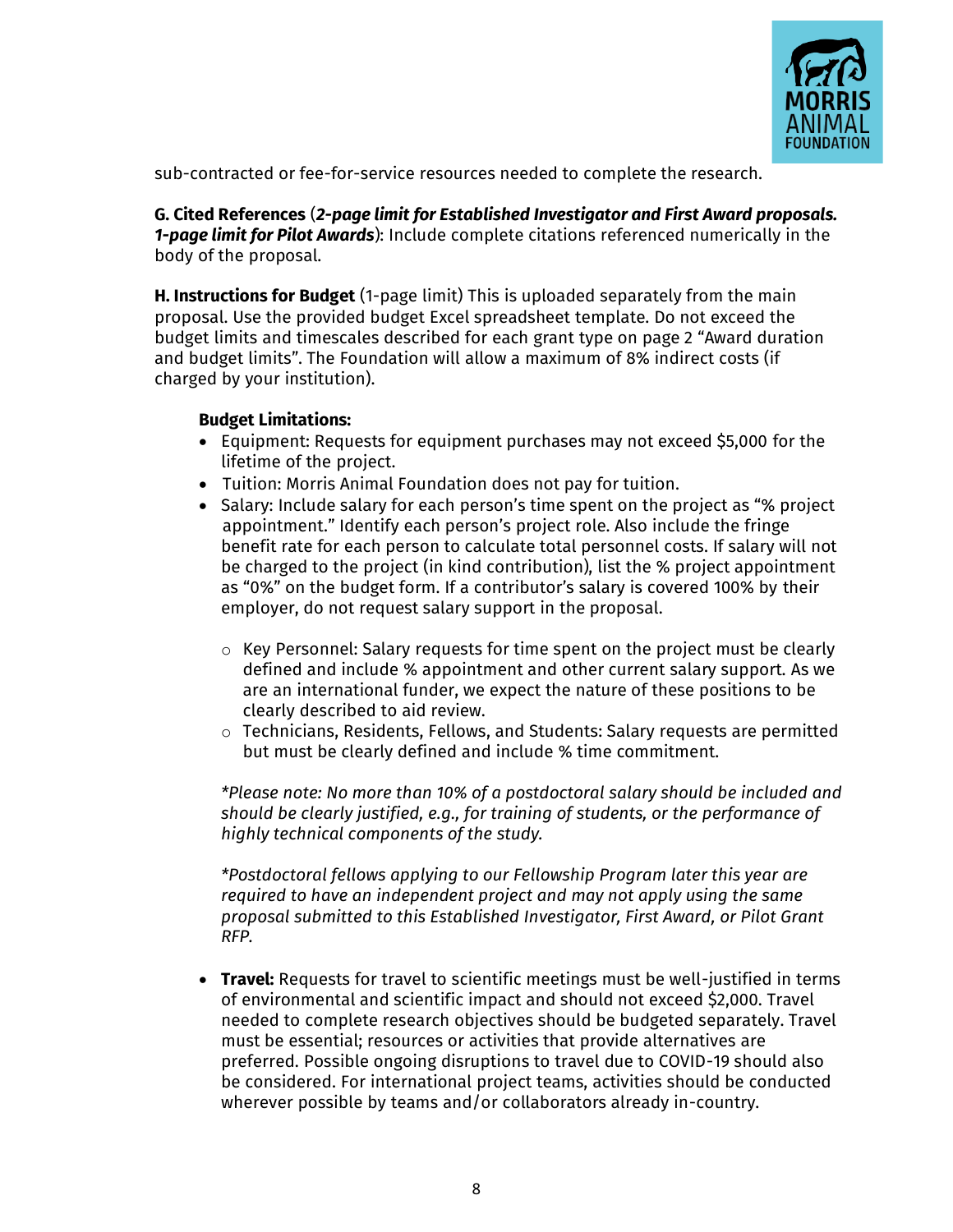

- **Indirect Costs:** Up to 8% of the budget can be applied to indirect costs if your institution charges for these costs. The addition of indirect costs should not result in the total exceeding the maximum allowable budget. If a subaward to another organization is proposed, the total indirect costs may not exceed 8% for the subaward. We encourage provision of indirect costs as in-kind from your institution whenever possible.
- **Other Project Expenses:** briefly categorize other project expenses e.g., laboratory or clinical consumables; reagents; non-equipment study supplies; service fees for specimen analysis.

 $\checkmark$  Once completed, upload Excel budget spreadsheet into the AIBS portal. This will be a separate upload from the rest of the [proposal template.](https://www.morrisanimalfoundation.org/sites/default/files/filesync/AIBS-Proposal-Template.docx)

**I. Budget Justification and Timeline Summary** (2-page limit): Use the budget justification form in the **proposal template** and the project timeline to demonstrate how the research objectives will be completed in the timeframe requested. Include data analysis time and manuscript preparation time.

**J. Current and Pending Support** (No page limit): The Foundation wishes to support discrete research proposals that have not already received funding from elsewhere. This avoids duplicating lengthy review processes and widens our net to support other deserving, but as yet unfunded proposals. Please identify all active or pending support for the PI and all Co-Investigators. Where overlap, whether scientific or budgetary, may be perceived, please explain. The Foundation is also anxious to ensure that researchers have enough time to complete their projects. Therefore, we request information regarding time commitment to this project. Researchers who are overcommitted and already have 100% of their time allocated to other work, are not permitted to apply. Submissions to other funding sources should not duplicate this project unless we have already officially declined to fund it. Provide the following information for all current and pending support.

- Project ID, funding source, funding start and end dates.
- Project title.
- Summary: summarize the project objectives and results to date.
- Overlap: Summarize any potential overlap with the proposed project regarding the science, budget or committed effort.

**K. Biographical Data** (2-page limit per individual): include a bio-sketch for each PI and co-investigator) this might take the form of a resume/CV.

**L. Letters of Support**: Include a letter of support from any collaborator, funding agency, policy maker or commercial partner whose contributions are required to achieve the research objectives described in the proposal. *For those applying for a First Award*